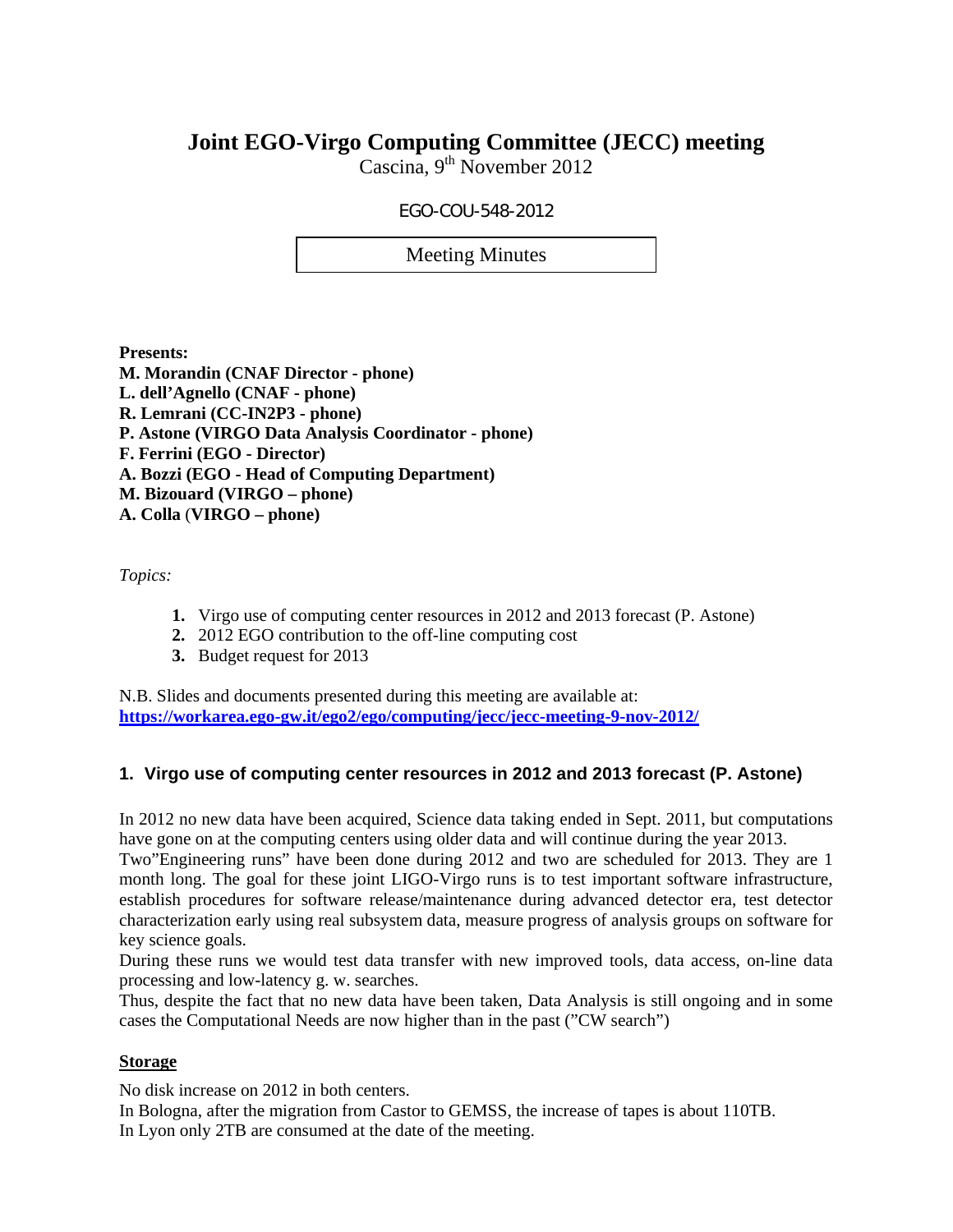#### **Forecast for 2013**

| Group           | CNAF [TB]                              | CCIN2P3 [TB]                         |  |  |  |  |
|-----------------|----------------------------------------|--------------------------------------|--|--|--|--|
|                 | $gpfs_virgo4 / tapes /$<br>gpfs_virgo3 | $XrootD$ cache / tapes<br><b>Sps</b> |  |  |  |  |
| Data production | 0/0/0                                  | $0/0 - 80/0$                         |  |  |  |  |
| <b>Burst</b>    | 0/0/0                                  | 0/0/0                                |  |  |  |  |
| CBC             | 0/0/0                                  | 0/0/0                                |  |  |  |  |
| CW              | 0/0/30                                 | 0/0/0                                |  |  |  |  |
| <b>SGWB</b>     | 0/0/0                                  | 0/0/0                                |  |  |  |  |
| detchar         | 0/0/0                                  | 0/0/0                                |  |  |  |  |
| <b>TOTAL</b>    | 0/0/30                                 | $0/0 - 80/0$                         |  |  |  |  |

Table 9: Storage needs (in TB) at the CCs in the year 2013. For Lyon the volume of RDS LIGO data to be transfered is 80 TB, but we also plan to save space by deleting obsolete datasets.

#### **Computing**

At Bologna the computing energy used has been 90kHSE06.days up to 29 October respect to the 400 kHSE06.days requested by Virgo.

Virgo asks to use this computing energy from now to the end of the year for the All-sky CW search. This would not be in principle possible because CNAF assigns to Virgo a partition of its overall computing power corresponding to 2575 kHSE06 and not a total computing energy. This means about 340 cores instead of the 900 needed for the CW search. But CNAF agrees to allow this extra power (1000 cores) for free until the end of the year.

CNAF is also giving support to Virgo development in the area of Pegasus Workflow Management System (in order to run LSC derived pipelines currently based on Condor) and in the testing of OpenCL libraries to support GPU based computations with a dedicated queue and 96 cores.

At Lyon 115kHSE06.days have been used at 29 October, which means an extrapolation of 140kHSE06.days at the end of the year in line with what requested.

#### **Forecast for 2013**

| Group        | CNAF [kHSE06.day] | CCIN2P3 [kHSE06.day] |
|--------------|-------------------|----------------------|
| <b>Burst</b> | 30                | 350                  |
| CBC          | 100               | 30                   |
| CW           | 550               | $\Omega$             |
| <b>SGWB</b>  | 0                 | 0                    |
| detchar      | 0                 | 50                   |
| <b>TOTAL</b> | 680               | 430                  |

Table 8: Computing needs for 2013 in kHSE06.day.